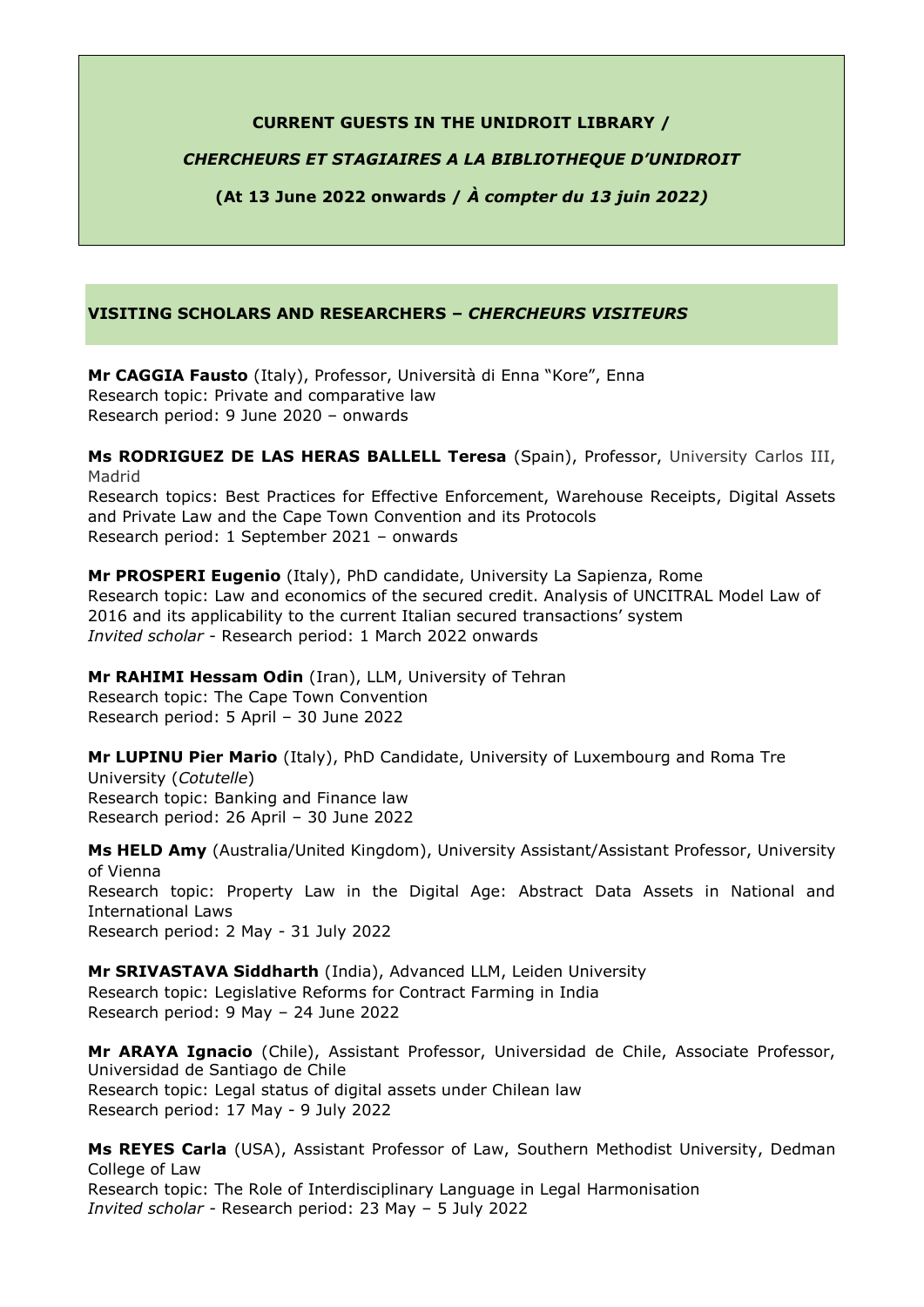**Mr JING Ziyuan** (PRC), PhD candidate, China University of Political Science and Law, visiting researcher at Max-Planck Institute for Comparative and International Private Law, Hamburg Research topic: The theory of division of real and obligatory rights Research period: 1– 30 June 2022

**Ms ARGELICH COMELLES Cristina** (Spain), Associate Professor, Universidad Autónoma de Madrid Research topic: Artificial Intelligence and Civil Law for online platforms Research period: 1 June – 31 August 2022

**Mr IOANNOU Ilias** (Greece), PhD Candidate, Queen Mary University of London Research topic: The legal and economic implications of using block chain technology in container shipping

Research period: 6 June – 15 August 2022

**Mr YANG Qi** (PRC), PhD Candidate, Albert-Ludwigs-University of Freiburg Research topic: *Clausula rebus sic stantibus* and the European Model Law on Private Law Research period: 13 – 17 June 2022

**Ms ROBINSON Nova** (USA), Associate Professor, Seattle University Research topic: Women's history Research period: 20 – 24 June 2022

# *INTERMITTENTLY / DE FAÇON INTERMITTENTE*

**Mr FABBIO Phillip** (Italy), Professor, Mediterranea University of Reggio Calabria School of Law

Research topic: Comparative legal method Research period: 21 May 2020 – onwards

**Ms FARSHBAF [KHOSHNAZAR](file://///qnap1/Unidroit/Personal%20Shared%20Folders/Tikanvaara/Read%20Only/CV%20INDRES%20during%202018/CV%20Mahsa%20Farshbaf%20Khoshnazar%20INDRES%20Iran.pdf) Mahsa** (Iran), PhD candidate, University La Sapienza, Rome Rresearch topic: Contract law and Arbitration Research period: 6 November 2020 – 22 November 2022

**Mr AGHAPOUR SABBAGH Younes** (Iran), PhD candidate, University La Sapienza, Rome Research topic: Contract law and Arbitration Research period: 6 November 2020 – 22 November 2022

**Mr ZHU Bowen (PRC),** PhD candidate, University La Sapienza, Rome Research topic: Comparative Private Law Research period: 14 June 2021 - onwards

**Mr ARJA Ihab** (Jordan), PhD candidate, University La Sapienza, Rome Research topic: The Cape Town Convention and its Aircraft Protocol Research period: 19 January – December 2022

**Mr FAUCEGLIA Domenico** (Italy), Research Fellow, University of Rome Tor Vergata Research topic: Foundation of Market Contracts Research period: 24 January - 25 July 2022

**Ms SANTARPIA Daniela** (Italy), PhD, University of Rome Tor Vergata Research topics: Contract Law / Tort Law Research period: 24 January – 30 July 2022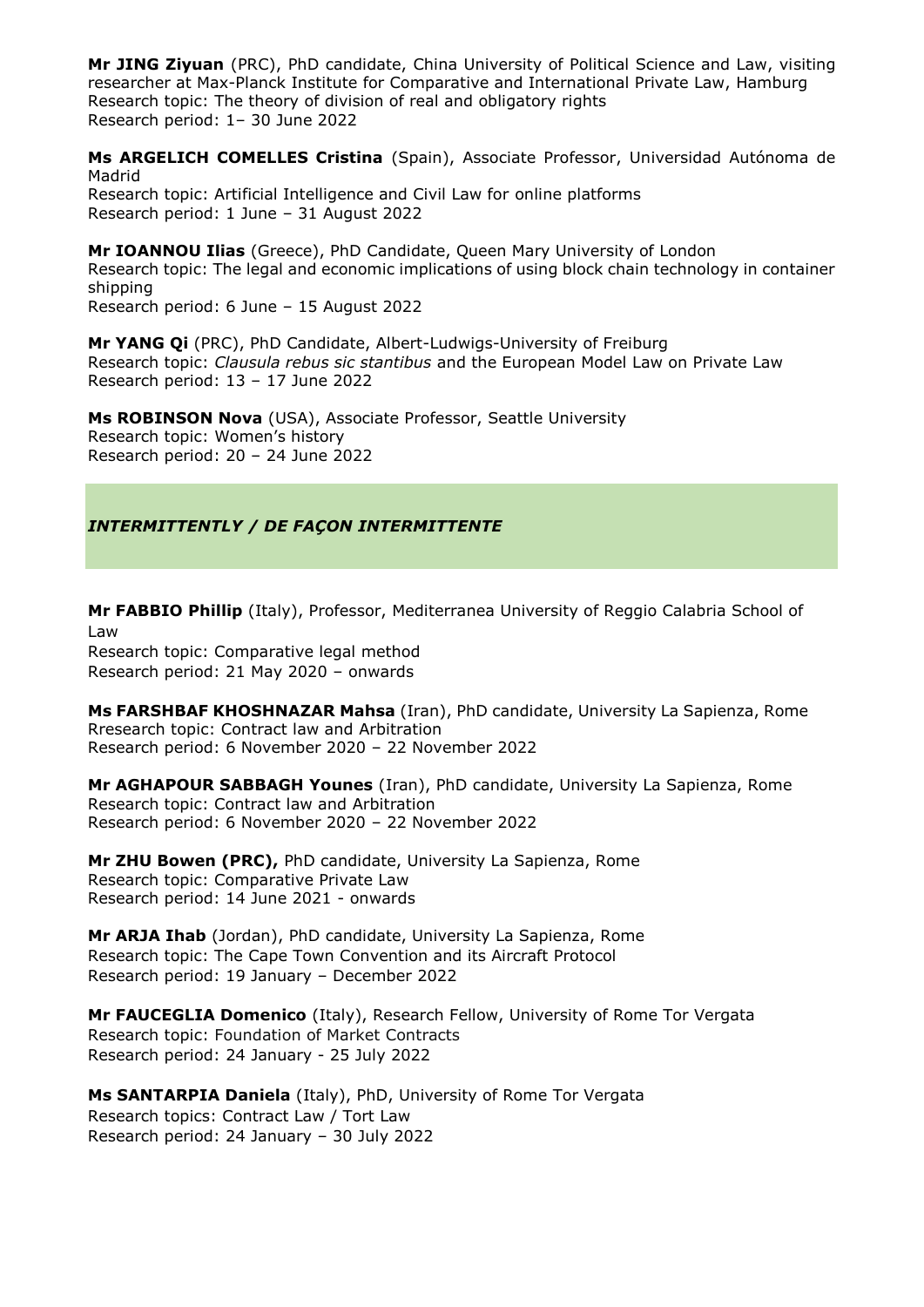**Ms TATA Rita E.M.** (Italy), PhD Candidate, Pontifical Lateran University, Rome Research topic: International Contracts Research period: March – October 2022

### **INTERNS /** *STAGIAIRES*

**Ms BOVSUNOVSKA Kateryna** (Ukraine), Master candidate, University of Vilnius Research topic: Digital Assets Research period: 7 – 15 February (*remotely)*, 16 February – 31 August 2022

**Ms HALDIMANN Orianna** (Italy), Master candidate, University of Geneva Research topic: Cultural Property Research period: 1 March – 30 June 2022

**Mr SKOPAC Andrea** (Croatia), Master of Law, University of Rijeka Research topic: Model Law on Factoring Research period: 1 April – 30 June 2022

**Ms WEISCHEDE Lea-Marie** (Germany), Dr iur, Ludwig-Maximilians-University Munich, Legal trainee, Higher Regional Court Berlin Research topic: Supply Chain Due Diligence, the Model law on Warehouse Receipts Research period: 4 April – 30 June 2022

**Ms COSTA Isabela** (Brazil), Master, Universidade Federal de Pernambuco - UFPE Research topic: Private law and agricultural development projects Research period: 4 April – 30 June 2022

**Ms RUHL Maja** (Germany), PhD, Freiburg University Research topic: Digital Assets and Private Law Research period: 4 April – 30 June 2022

**Ms MUHINDI Nduta** (Kenya), Bachelor of Laws Candidate, Strathmore University Law School Research topic: Bank Insolvency Research period: 2 May to 31 July 2022

**Mr VIVEROS Felipe** (Colombia), Master Candidate, University of Cambridge Research topic: Private Law and Agricultural Development Projects Research period: 2 – 10 June 2022 (*remotely*), 13 – 17 June 2022

**Ms XUAN Tao** (PRC), PhD Candidate, Zhongnan University of Economics and Law (ZUEL) Research topic: Best Practices for Effective Enforcement Research period: 9 May – 26 July 2022

**Ms GUR-ARIE Noa** (USA), JD Candidate, New York University Research topic: Model law on Warehouse receipts and other UNIDROIT projects Research period: 16 May - 29 July 2022

**Ms HU Qioali** (PRC), Master, Zhongnan University of Economics and Law (ZUEL) Research topic: Digital Assets and Private Law Research period: 23 May – 19 August 2022

**Mr BASZCZYK Mateusz** (Poland), LLB Candidate, King's College London Research topic: Digital Assets and Private Law Research period: 1 June – 31 August 2022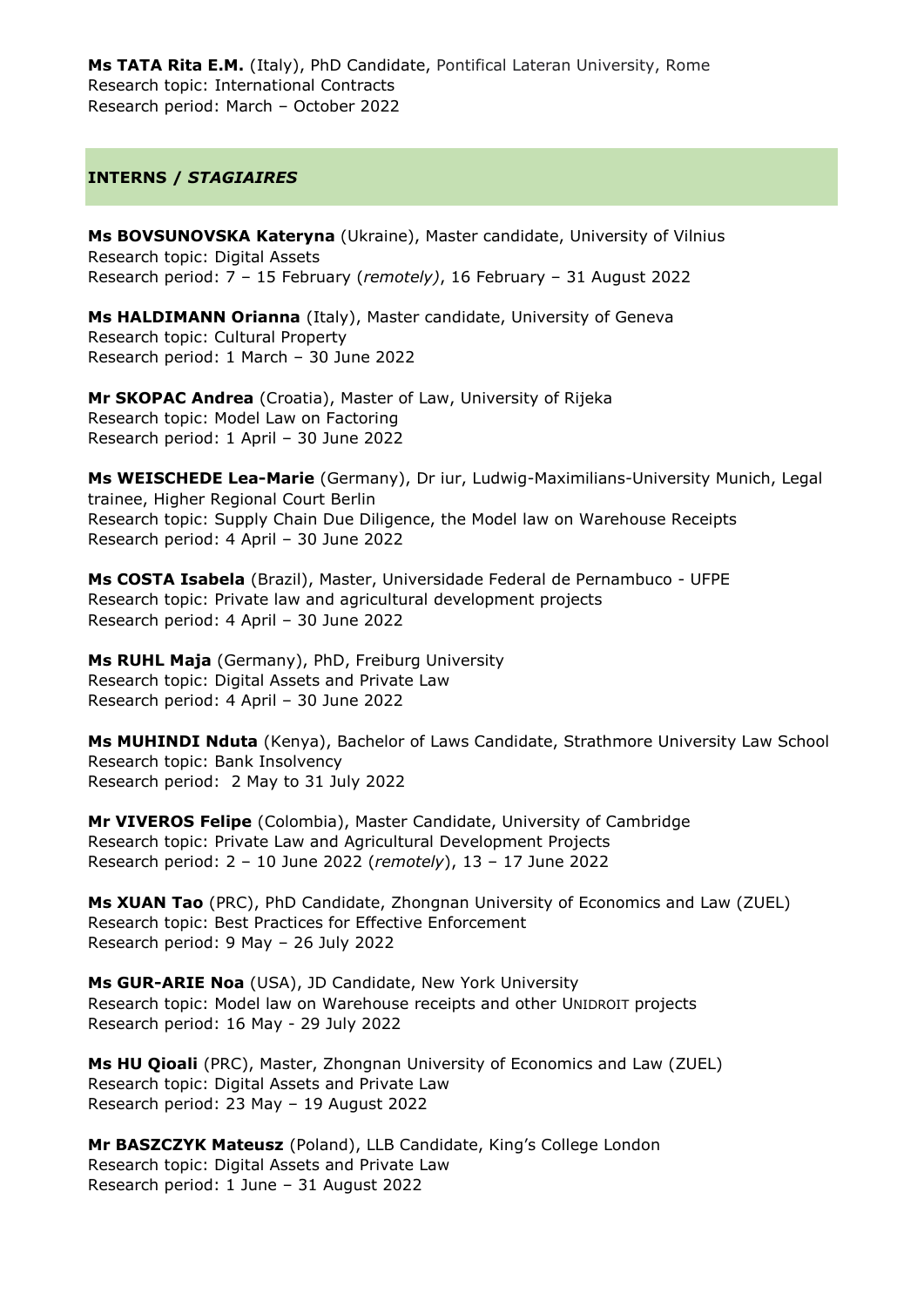**Ms COLUCCI Agnese** (Italy), LLM Candidate, ITCILO/ University of Turin Research topic: Legal Structure of Agricultural Enterprise Research period: 13 June - 12 August 2022